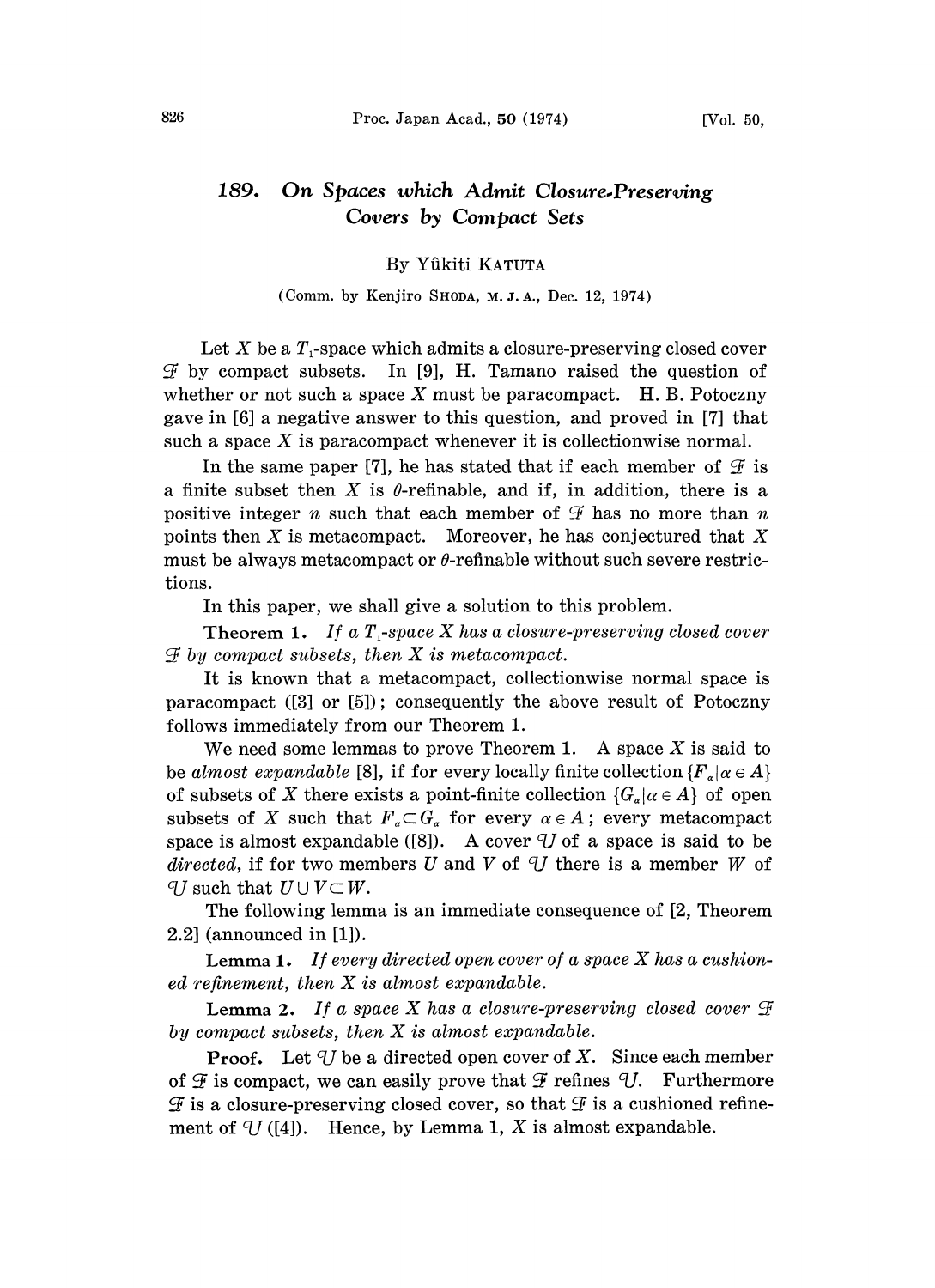The following notations are due to [7]. Let  $\mathcal F$  be a closure-preserving closed cover of a space X. For each point x of X, we put  $K(x)$  $=X-\bigcup\{F\in\mathcal{F}|x\in F\}.$  A point x is said to be maximal provided  $K(x)$ is not properly contained in any  $K(y)$ . The set of all maximal points is denoted by  $M(\mathcal{F})$ . For a closed subset C of X,  $\mathcal{F}_c = \{F \cap C | F \in \mathcal{F}\}\$ is a closure-preserving closed cover of C. Then  $M(\mathcal{F}_c)$  is the set of maximal points of C with respect to  $\mathcal{F}_c$ .

The following two lemmas were proved in [7].

**Lemma 3.** If  $\mathcal{F}$  is a closure-preserving closed cover of  $X$  by compact subsets, then  $M(\mathcal{F})$  can be decomposed into a discrete collection of compact subsets.

Lemma 4.\* Let X be a  $T_1$ -space, and  $\mathcal F$  a closure-preserving closed cover of X by compact subsets. Let  ${V_n | n=1,2,\cdots}$  be a sequence of open subsets of X such that  $M(\mathcal{F}) \subset V_1$  and  $M(\mathcal{F}_{c_n}) \subset V_{n+1}$ , where  $C_n = X - \cup \{V_i | i = 1, \dots, n\}$  for  $n = 1, 2, \dots$ . Then  $\{V_n | n = 1, 2, \dots\}$ covers X.

**Lemma 5.** Let  $\mathcal F$  be a closure-preserving closed cover of X by compact subsets, and let  $U$  be an open cover of X. Then for every closed subset C of X, there exists a point-finite collection  $\bigcirc$  of open subsets of X which covers  $M(\mathcal{F}_c)$  and which refines  $\mathcal{V}.$ 

**Proof.** By Lemma 3, in the subspace C, there is a discrete collection  $\mathcal{K} = \{K_{\alpha} | \alpha \in A\}$  of compact subsets such that  $\cup \{K_{\alpha} | \alpha \in A\} = M(\mathcal{F}_{\alpha}).$ Since C is closed in X,  $\mathcal{K}$  is also discrete in X. By Lemma 2, X is almost expandable. Hence there is a point-finite collection  $\{G_a | \alpha \in A\}$ of open subsets of X such that  $K_{\alpha} \subset G_{\alpha}$  for each  $\alpha \in A$ . Now, since each  $K_a$  is compact, we have a finite subcollection  $U_a$  of U covering  $K_a$  for each  $\alpha \in A$ . Then  $C_V = {G_a \cap U | U \in U_a, \alpha \in A}$  is a point-finite collection of open subsets of X. It is obvious that  $\varphi$  covers  $M(\mathcal{F}_c)$ and refines  $qI$ .

Proof of Theorem 1. By Lemma 2, X is almost expandable, and hence, by  $[8]$ , X is countably metacompact; i.e., every countable open cover of  $X$  has a point-finite open refinement. As is easily shown, a  $\sigma$ -point-finite open cover of a countably metacompact space has a pointfinite open refinement. So, to complete the proof, it suffices to prove that every open cover of X has a  $\sigma$ -point-finite open refinement; this will be achieved by the same argument as in [7].

Now, let  $U$  be an open cover of X. By Lemma 5, we have a pointfinite collection  $\mathcal{V}_1$  of open subsets of X such that  $\mathcal{V}_1$  refines U and  $M(\mathcal{F}) \subset V_1$ , where  $V_1 = \bigcup \{V | V \in C_V\}$ . Let us put  $C_1 = X - V_1$ , then  $C_1$  is a closed subset of  $X$ . Again, by Lemma 5, we have a point-finite col-

Potoczny [7, Lemma 5] stated that the lemma holds in the case where  $X$ is collectionwise normal, but this restriction is not necessary; indeed the collectionwise normality of  $X$  was not used in his proof.